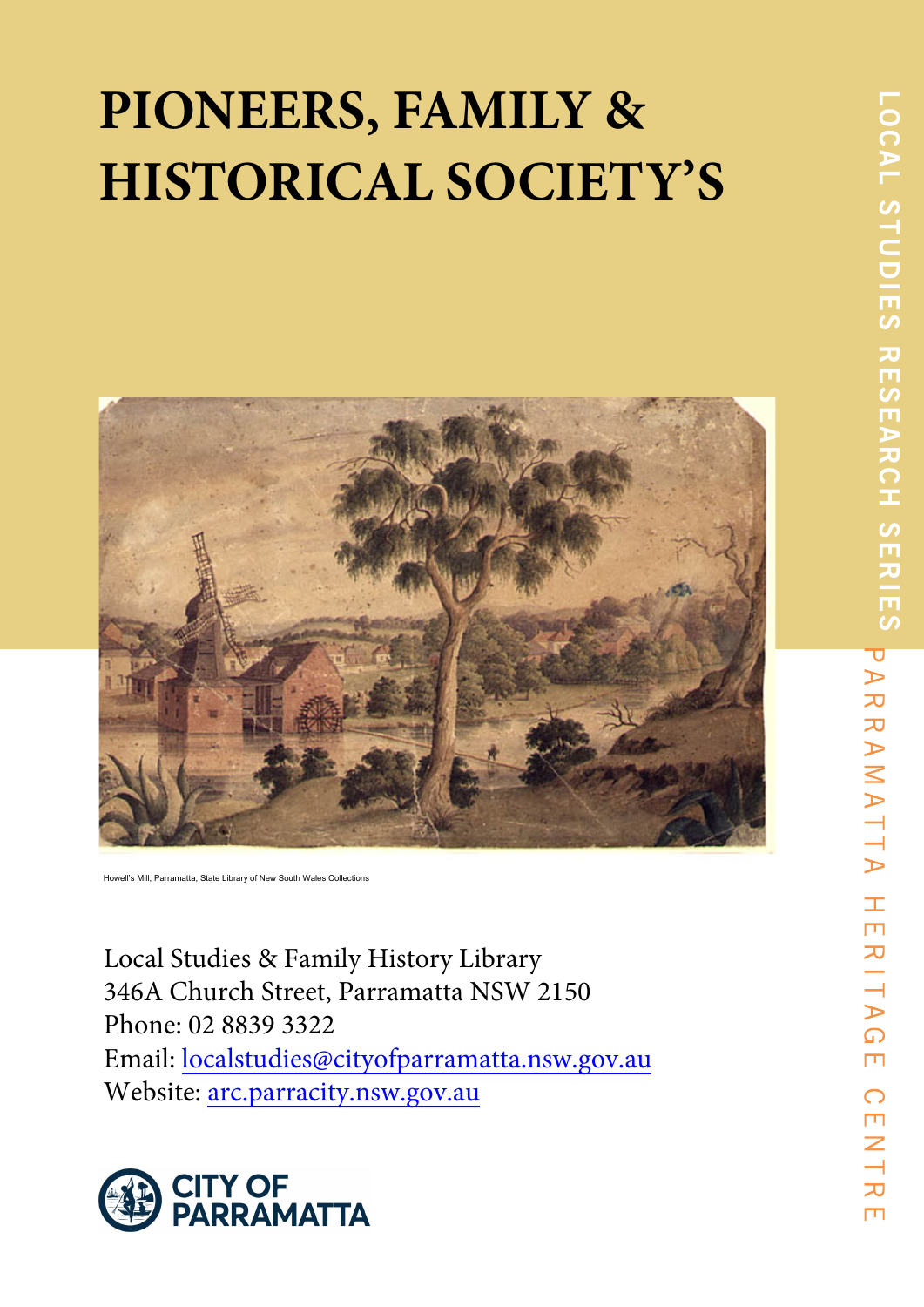

## **PIONEER REGISTERS**

## **AUSTRALIA**

**The 1788-1820 Association's anniversary pioneer register V.1; V.6; V.7** Shelf Location: **LS 929.394 SEV**

**Australian Biographical and Genealogical Record: 1842-1899.** Shelf Location: **LS 929.30994 AUS**

**Australian Dictionary of Biography 1788-1980** Shelf Location: **LS 920.094 AUS**

**Cornish-Australian Heritage: a biographical register of Cornish-Australians 1788-1988.** Shelf Location: **LS 929.3944 COR**

**The Founders of Australia: a biographical dictionary of the first fleet.** Shelf Location: **LS 994.020922**

**Fourth Fleet Families of Australia.** Shelf Location: **LS 929.394 SME**

**Irish Families in Australia and New Zealand, Vol 1.** Shelf Location: **LS 920.0931 COF**

**A Register of Pioneer Families Vols. 1 & 2** Shelf Location: **LS 929.394 REG**

## **ACT**

Proctor, Peter **Biographical register of Canberra and Queanbeyan: from the district to the Australian Capital Territory 1820-1930** Shelf Location: **LS 920.099447 BIO**

## **NEW SOUTH WALES**

**Biographical Register of the NSW Parliament 1856-1901.** Shelf Location: **LS 328.944092 CON**

**The Convicted Gunsmiths of New South Wales.** Shelf Location: **LS 683.409944 SOL**

## **NSW BY LOCATION**

**ABERMAIN Abermain Historical Register.** Shelf Location: **929.394 ARER**

**BEGA VALLEY Pioneer Register, Pre Federation.** Shelf Location: **LS 929.3944 PION**

**BLACKTOWN They Left Their Mark: Pioneers of Blacktown, Vol. 1 & 2.** Shelf Location: **LS 929.3944 MAGAN**

**BRISBANE WATER The Residents of Brisbane Water in 1841: The Dream Begins, Vol.1 & 2.** Shelf Location: **LS 929.30994 BRIS**

**CAMPBELLTOWN Pioneer Register 1800-1900.** Shelf Location: **LS 929.3944 CAMP**

**CESSNOCK Pioneer Register: Contains genealogical details of Pioneer Families in the Cessnock Local Government Area.** Shelf Location: **LS 929.3944 CESS**

**COLAC Colac & District Pioneers & Settlers Register, Vol. 1: Pre 1900; Vol. 2: Pre 1920.** Shelf Location: **929.394 COLA**

**FORBES & District Pioneer Register Pre 1920, Vol. 1-3** Shelf Location: **LS 929.3944 FORB**

**GOSFORD Pre 1901 Gosford Pioneer Register Vol. 1** Shelf Location: **LS 929.3944 GOSF**

**GOULBURN Descendants of Goulburn and District Pioneers.** Shelf Location: **LS 929.394 GOU**

**Pioneer Register of Goulburn & District 1861-1901.** Shelf Location: **LS 929.394 GOU**

**Pre 1860 Pioneer Register of Goulburn & District.** Shelf Location: **LS 929.394 GOU**

**HAWKESBURY Hawkesbury Pioneer Register Vol. 1 & 2** Shelf Location: **LS 929.394 HAW**

**KOGARAH Pioneers Down Under.** Shelf Location: **LS 929.394 KOG** **LAKE MACQUARIE Pioneers & Settlers of Lake Macquarie.** Shelf Location: **LS 929.3944 PION**

**LIVERPOOL Pioneers of Liverpool** Shelf Location: **LS 929.394 PION**

**MAITLAND DISTRICT Pre 1900 Pioneer Register** Shelf Location: **LS 929.394 MAIT**

**MANNING RIVER Pre 1860 Pioneer Register Vol. 1 & Vol. 2** Shelf Location: **LS 929.394 PREE**

**NEW ENGLAND Pioneer Register of New England from First Settlement to Federation.** Shelf Location: **LS 929.394 PION**

**NEWCASTLE Early Newcastle: The Fettered and the Free.** Shelf Location: **CDROM**

**The Residents of Brisbane Water in 1841: The Dream Begins, Vol.1 & 2.** Shelf Location: **LS 929.30994 BRIS**

**PARRAMATTA Parramatta Pioneer Register Vol. 1: Foundation to Federation Vol. 2: Settlement to 1920** Shelf Location: **LS 929.3944 PARR**

**PENRITH The Pioneers of Penrith Vol. 1 & 2.** Shelf Location: **LS 929.3944 PION**

**SHOALHAVEN Pre 1900 Pioneer Register. Vol. 1: A-L Vol. 2: M-Z** Shelf Location: **LS 929.3944 SHOA**

**SPRINGWOOD The Making of a Mountain Community: a Biographical Dictionary of the Springwood District.** Shelf Location: **LS 929.3944 MAKI**

**STUART TOWN Branches from Ironbarks.** Shelf Location: **LS 929.3944 BRA**

**TOONGABBIE Toongabbie—A Social History, 1860-1940.** (families and people involved in farming) Shelf Location: **LS 994.41 TOON**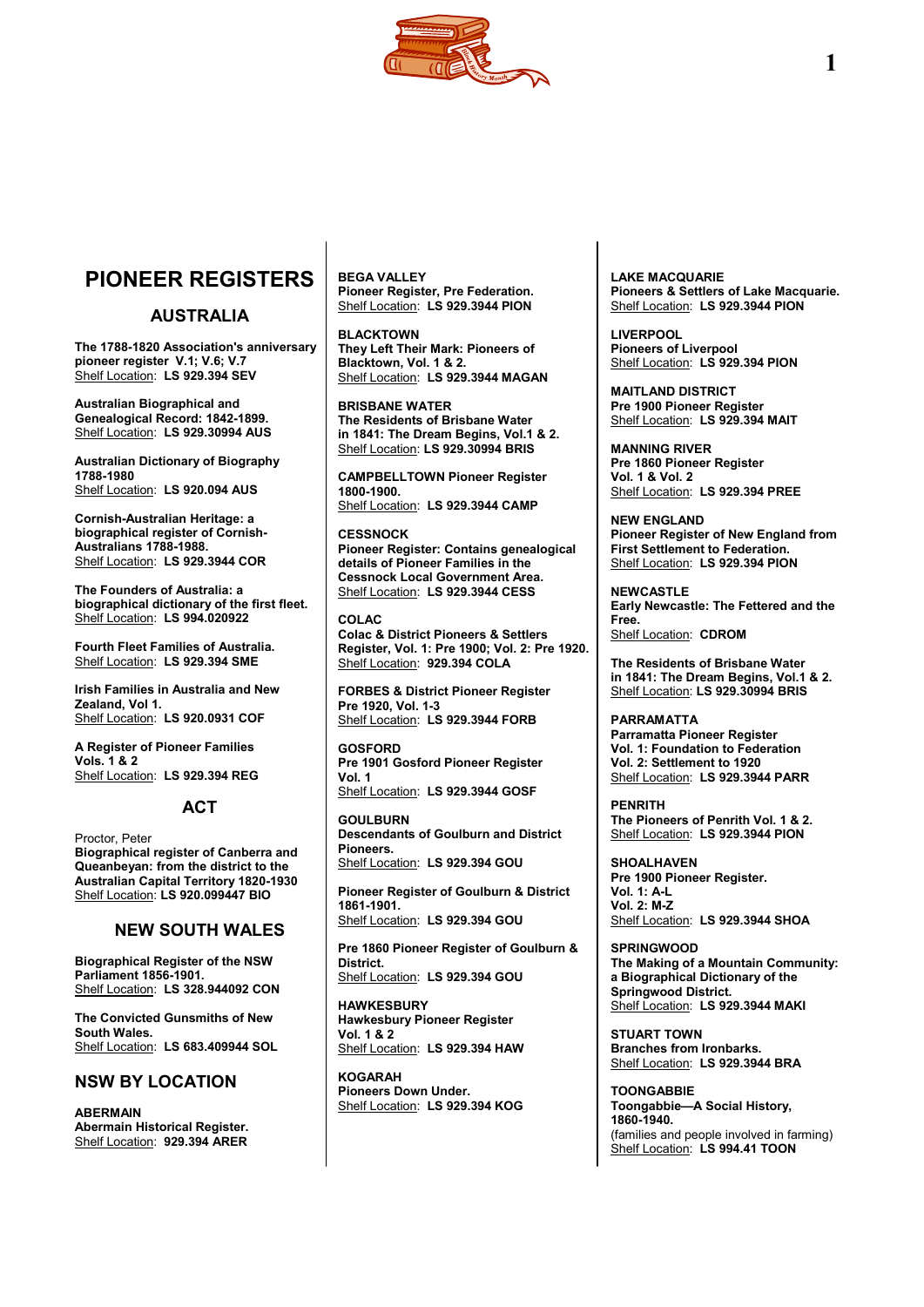**WAGGA WAGGA Pioneers of Wagga Wagga and District.** Shelf Location: **CDROM**

## **QUEENSLAND**

**A Guide to the Queensland Early Pioneers Index 1824-1859.** Shelf Location: **LS 929.3943 EAST**

**Queensland Early Pioneers Indexes 1824-1859.** Shelf Location: **CDROM**

## **NORFOLK ISLAND & TASMANIA**

**Exiled Three Times Over! Profiles of Norfolk Islanders exiled in Van Diemen's Land 1807-13.** Shelf Location: **LS 929.3946 SCHA**

**Van Diemens Land Heritage: a biographical and Genealogical Index of the Families of Tasmania, 1803-1878. Interim Edition. First Series: Family Records Vol. 4.** Shelf Location: **LS 929.3946 VAND**

**Van Diemens Land Heritage: a biographical and Genealogical Index of the Families of Tasmania, 1803-1878. Interim Edition. First Series: Family Records Vol. 5.** Shelf Location: **LS 929.3946 VAND**

## **VICTORIA**

**EAGLEHAWK Eaglehawk & District Pioneer Register. Vol. 1: A-C. Vol. 2: D-I Vol. 4: N-Q Vol. 5: R & S** Shelf Location: **LS 929.3 ODON**

**ECHUCA Pioneers of the Echuca and Moama Districts—Pre 1900.** Shelf Location: **LS 929.3 PION**

**GIPPSLAND West Gippsland Pioneers & Settlers -Pre 1900 Vols. 1&2 -Early Settlers 1900-1925** Shelf Location: **LS 929.3 WEST**

**MT ALEXANDER Mt Alexander District Directory of Old Settlers and Residents 1837-1856.** Shelf Location: **LS 929.394 MOUN**

## **SOUTH AUSTRALIA**

**Biographical Index of South Australians 1836-1885.** Shelf Location: **CDROM**

## **WESTERN AUSTRALIA**

**First Families of the Swan River Colony** Shelf Location: **CDROM**

## **FAMILY RELATED BOOKS INCLUDING HISTORIES, GENEALOGIES, LETTER BOOKS & JOURNALS**

**ANLEZARK FAMILY The ANLEZARKS.** Shelf Location: **LS 929.20994 ANL**

**BARBER FAMILY The BARBERS: a Parramatta Family.** Shelf Location: **LS 929.209944 BUR**

**BARKER FAMILY Tinker, Tailor, Soldier, Sailor.** Shelf Location: **LS 929.20994 RIT**

**BLAXLAND FAMILY John and Gregory BLAXLAND.** Shelf Location: **LS 923.9944 BLA**

**BOWDEN FAMILY (See Vertical File)**

**BURCHER FAMILY Pioneers and their better Halves: or Seven Generations of Women in Australia.** Shelf Location: **LS 929.20994 BUR**

**COSGROVE FAMILY Cecily Cosgrove, A Bush Pioneer: A History of the Cosgrove Family of Porters Retreat, NSW.** Shelf Location: **LS 929.20994 JOHN**

**CORDEROY FAMILY Convicts, Currency Folk & Chance: the story of the Rope-Pulley, Rope-Hobby, Rope-Ryan, Ryan-Dempsey, Sharp-Ryan, Sharp-Corderoy, families in Australia 1788-1924.** Shelf Location: **LS 929.20994 SLO A**

**CURTIS FAMILY Jane Walker c.1765-1838: a Matriarch of Colonial Parramatta & her Family.** Shelf Location: **LS 929.20994 SAI**

**DAVIES FAMILY Tinker, Tailor, Soldier, Sailor** Shelf Location: **LS 929.20994 RIT**

**DAVIS FAMILY The Davis Story: with Ginninderra and Canberra Connections.** Shelf Location: **LS 929.20994 BUR**

**DEMPSEY FAMILY Convicts, Currency Folk & Chance: the story of the Rope-Pulley, Rope-Hobby, Rope-Ryan, Ryan-Dempsey, Sharp-Ryan, Sharp-Corderoy, families in Australia 1788-1924.** Shelf Location: **LS 929.20994 SLO A**

**DOUST FAMILY From Goudhurst to Glen Innes: the descendants of Joseph Doust (1774-1852) & Mary Stanbridge (1776-1840).** Shelf Location: **LS 929.20994 FRO**

**George Doust 1823-1866 & Elizabeth Wright 1832-1864 of Parramatta NSW: origin, background, lives & descendants.** Shelf Location: **LS 929.20994 MEY**

**DREW FAMILY The Drews of Dromlohan: a preliminary history of the Drew Family from Dromlohan town Kilcornan Parish, County Limerick, Ireland.** Shelf Location: **LS 929.2 BAX**

**DRUITT FAMILY The Druitt Family History.** Shelf Location: **LS 929.20994 DUL**

**DUFFUS FAMILY** The Transplanted Lime Tree Shelf Location: **LH A823.3 RIV**

**EADES FAMILY (See Vertical File)**

**EDWARDS FAMILY Years of Hardship: The story of Catherine Edwards, a Pioneer of Parramatta and the Hawkesbury.** Shelf Location: **LS 994.02 EDW**

**Years of Hardship: The story of the Descendants of William Yardley, Second Fleet Convict and Catherine Edwards, Third Fleet Convict.** Shelf Location: **LS 994.02 YARD**

**ELLEM FAMILY Ellem Tree and Branches.** Shelf Location: **LS 929.20994 ELL**

**ELLISON FAMILY** Ellison, John & Joseph Huff's Family **Convicts to Colonists: Family Trees of John Ellison & Joseph Huff: A New Way of Life, Our Family History, Ellison, Huff and Hunter family lines and their ties to Australia.** Location: **LS 929.20994 POWT**

**EVANS FAMILY The Evans Family: 250 years.** Shelf Location: **LS 929.20994 LAWR**

**EVERINGHAM FAMILY Cornstalks 1988: a genealogy.** Shelf Location: **LS 929.209944 ROS**

**The EVERINGHAM Letterbook: Letters of a First Fleet Convict.** Shelf Location: **LS 994.44 EVE**

**Matthew EVERINGHAM: A First Fleet Convict.** Shelf Location: **LS 994.02092 ROS**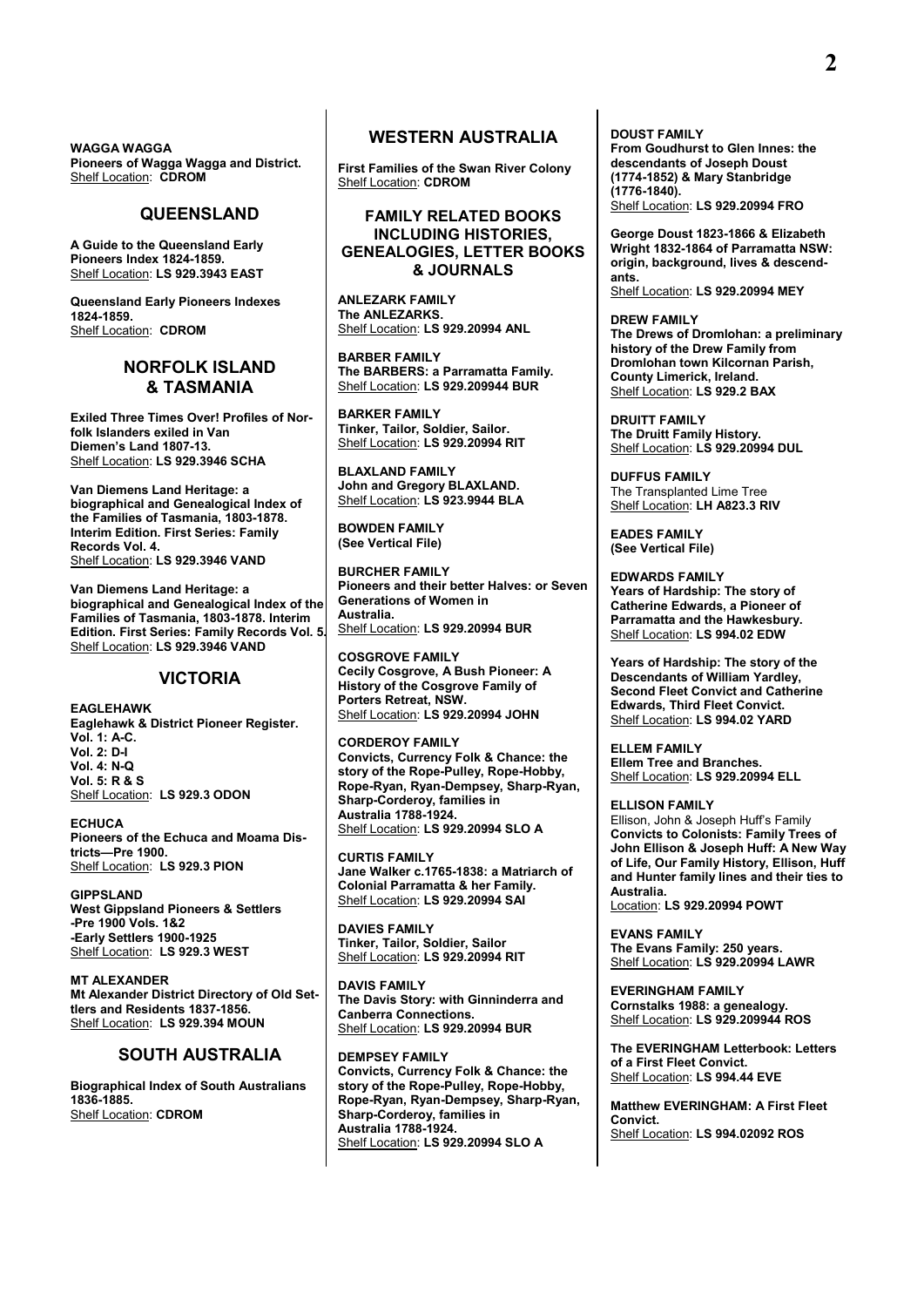**FARRELL FAMILY Jane Walker c.1765-1838: a Matriarch of Colonial Parramatta & her Family.** Shelf Location: **LS 929.20994 SAI**

**FINETTA FAMILY Finetta: a family saga 1791-1987.** Shelf Location: **LS 929.20994 NOR**

## **FLEMING FAMILY**

Fleming, Paul **The FLEMING Family of Parramatta: a short history.** Shelf Location: **LS 929.20994 FLEM**

**FUTTER FAMILY The Futter's of Kings.** Shelf Location: **LS 929.20994 PIC**

**GILL FAMILY A Cow and a Haypress: a family history of William and Susannah Gill of Woodville.** Shelf Location: **LS 929.20994 LIG**

**GRAHAM FAMILY The "Picton" Grahames history & family tree 1774-1987.** Shelf Location: **LS 929.20994 GRA**

**HALCROW FAMILY Our Shetland Heritage & Emigration to Australia: including Gilber Halcrow's WW1 Diaries.** Shelf Location: **LS 929.20994 HAL**

**HARKNESS FAMILY Harkness Heroines.** Shelf Location: **LS 929.20994 HAR**

**HARPER FAMILY (See Vertical File—Genealogical Resources)**

**HART FAMILY Billy Hart: Australia's First Licensed Pilot, Down Under's Greatest Pioneer Aviator also known as Parramatta's Flying Dentist.** Shelf Location: **LH A823.3 HAR**

**HASSALL FAMILY (See Vertical File)**

**Currency Lass** Shelf Location: **LH A823.3 REE**

**HASSALL Family-Parramatta Sunday School & the NSW Sunday School Institution Leaflets 1816. Reel Cy 2608** Shelf Location: **Microfilm**

**HATCH FAMILY The Hatch Family in Australia.** Shelf Location: LS 929 WAR.1

**HAYMAN FAMILY Years of Hardship: The story of Catherine Edwards, a Pioneer of Parramatta and the Hawkesbury.** Shelf Location: **LS 994.02 EDW**

**HERBERT FAMILY People & Places in Pictures: a pictorial history of the Herbert & associated Families in Australia 1800-1950.** Shelf Location: **LS 929.20994 PEO**

#### **HOBBY FAMILY**

**Convicts, Currency Folk & Chance: the story of the Rope-Pulley, Rope-Hobby, Rope-Ryan, Ryan-Dempsey, Sharp-Ryan, Sharp-Corderoy, families in Australia 1788-1924.** Shelf Location: **LS 929.20994 SLO A**

**HUDSON FAMILY**

**Their Work was Australian: The Story of the Hudson Family.** Shelf Location: **LH 625.1009944 HAR**

**HUFF FAMILY**

Ellison, John & Joseph Huff's Family **Convicts to Colonists: Family Trees of John Ellison & Joseph Huff: A New Way of Life, Our Family History, Ellison, Huff and Hunter family lines and their ties to Australia.** Location: **LS 929.20994 POWT**

**HUGHES FAMILY In Memory of a First Fleeter: the story of the Hughes Family in Parramatta.** Shelf Location: **LS 929.20994 COL**

**HUNT FAMILY A Hunt into History: Richard Hunt's Story.** Shelf Location: **LH 929.20994 BUR**

**HUNTER FAMILY Powter, Sara Hunting down the Hunters!** Location: **LS 929.20994 POWT**

**JOHNS FAMILY (See Vertical File—Genealogical Resources)**

**JOSEPHSON FAMILY Tinker, Tailor, Soldier, Sailor.** Shelf Location: **LH 929.20994 RIT**

**KENTWELL FAMILY The Kentwell Chronicle: celebrating 200 years in Australia.** Shelf Location: **LH 929.20994 WAT**

**KING FAMILY The Admiral's Wife: Mrs. Phillip Parker King.** Shelf Location: **LH 994. 02092 KIN**

**LUCAS FAMILY Nathaniel and Olivia: The Lucas Family.** Shelf Location: **LS 929.20994 KROE**

**LYONS FAMILY (See TUNKS FAMILY)**

**MACARTHUR FAMILY Some Early Records of the Macarthur's of Camden.** Shelf Location: **LH 994.4 SOM STACK**

**Elizabeth Farm Parramatta: a history and a guide.** Shelf Location: **LH 728.6099441 BRO**

**Merinos, Myths and Macarthurs.** Shelf Location: **LH 338.176368 GAR**

**My Dear Miss Macarthur: The Recollections of Emmeline Maria Macarthur (1828-1911).** Shelf Location: **LH 994.402092 MACA 1**

**MACARTHUR Family. The Journal & Letters of Elizabeth Macarthur 1789-1798.** Shelf Location: **LH 994.402092 MACA 1**

Fletcher, Chrissy **Arthursleigh: a history of the property 1819 to 1979. (Land grant to Hannibal Hawkins Macarthur.)** Shelf Location: **LH 994.46 FLET**

**MACLEOD OF TALISKER Genealogy of the family Macleod of Talisker in Australia, Nov 1820-Mar 1990.** Shelf Location: **LH 929.20994 MACL**

**MACQUARIE FAMILY Meet the Macquaries at Parramatta.** Shelf Location: **LH 929.20994 MACL**

**MCANN FAMILY With Conviction: A History of the Life & Times of the first three generations of Peter McCann & his extended family in Australia.** Shelf Location: **LH 929.20994 RIT**

**MARTIN FAMILY 250 Years of the MARTIN Family 1749-2001.** Shelf Location: **LS 929.209944 SAN**

**MEREDITH FAMILY Frederick Meredith 1763-1836: the seaman who carved his initials on the rock at Garden Island in 1788.** Shelf Location: **LS 929.20994 MERE**

**MOBBS FAMILY Mobbs Muster: the descendants of William & Ann Mobbs.** Shelf Location: **LH 929.20994 LEW**

**MOODY FAMILY Moody & Savage: The history of the family of Henry Rawson Moody & Ann Savage.** Shelf Location: **LH 929.20994 SEL A**

**MULLIS FAMILY Clotted Cream & Chapel: The Mullis Family in Cornwall & NSW.** Shelf Location: **LH 929.20994 LAY**

**MUTTON FAMILY Out of Cornwall: the story of Richard & Mary Mutton.** Shelf Location: **LH 929.20994 LYN NICHOLS FAMILY The Story of John Nichols, First Fleeter & Five Generations of his Family.** Shelf Location: **LH 929.20994 PUR**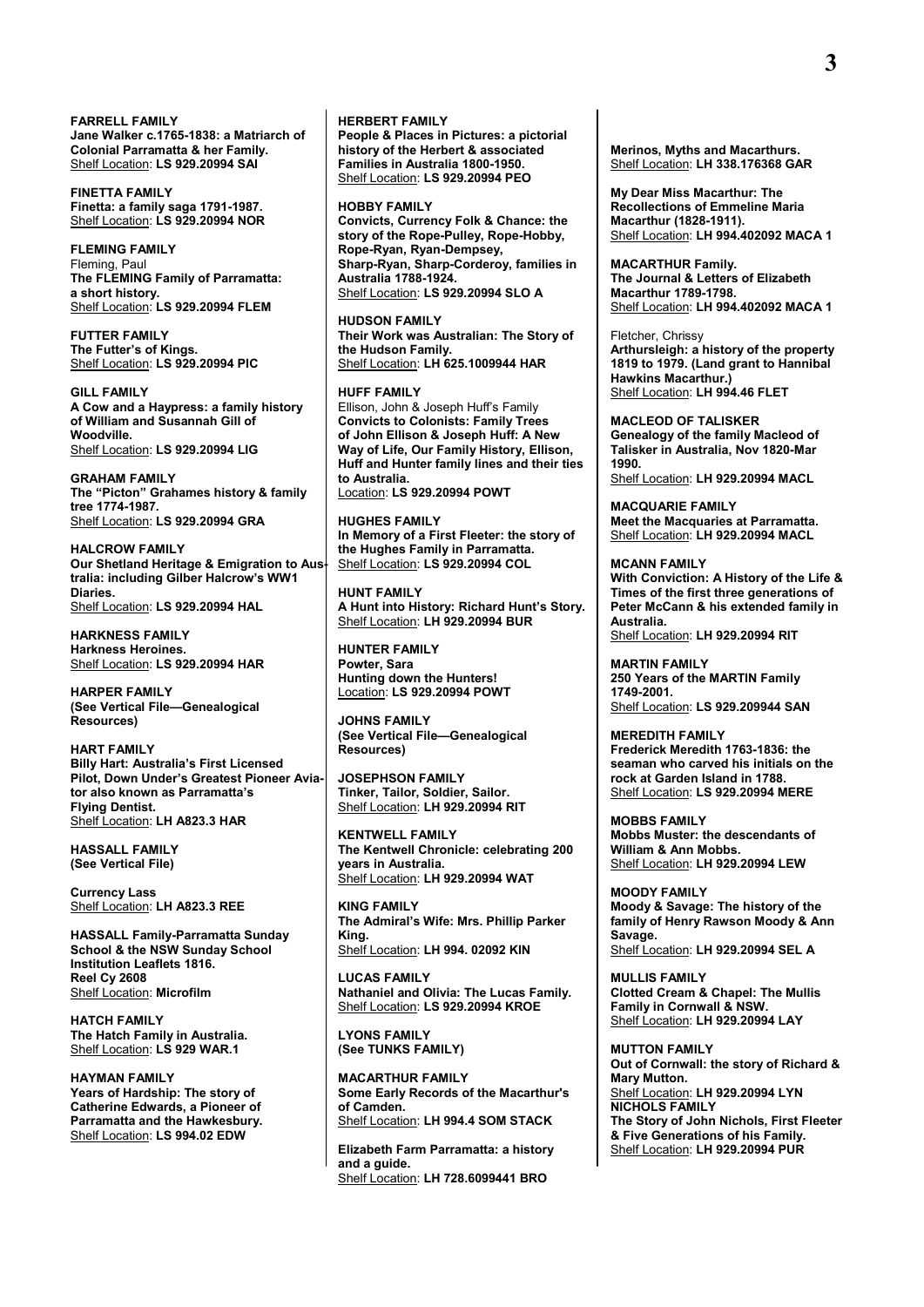**NOWLAND FAMILY The Story of Michael and Elizabeth Nowland.**  Shelf Location: **LH 929.20994 NOW**

**PATTEN FAMILY (See Vertical File)**

**PAYTEN FAMILY A Time to Tell: the history of two families.** Shelf Location: **LH 929.20994 FRE**

**PEISLEY FAMILY Mary PEISLEY: submissions from descendants for the Peisley Reunion 1802-2002/ edited by Sharon Bakewell.** Shelf Location: **LS 929.20994 MARY**

**Sarah PEISLEY: submissions from descendants for the Peisley Reunion 1802-2002/ edited by Sharon Bakewell.** Shelf Location: **LS 929.20994 SARA**

**PLATTER FAMILY** The Transplanted Lime Tree Shelf Location: **LH A823.3 RIV**

**PULLEY / ROPE FAMILY Convicts, Currency Folk & Chance: the story of the Rope-Pulley, Rope-Hobby, Rope-Ryan, Ryan-Dempsey, Sharp-Ryan, Sharp-Corderoy, families in Australia 1788-1924.** Shelf Location: **LS 929.20994 SLO A**

**Strands of Rope & Pulley** Shelf Location: **LS 929.20994 TAY**

**The Remarkable Story of Elizabeth Pulley who ventured across the wild seas and helped forge a new country on the shores of Sydney Cove in 1788.** Shelf Location: **LS 929.20994 SAUN**

#### **PYE FAMILY**

**A Family of Significant Substance: 197 years of the Pye Family in Australia.** Shelf Location: **LS 929.20994 THO**

**ROBERTSON FAMILY Tinker, Tailor, Soldier, Sailor.** Shelf Location: **LS 929.20994 RIT**

**ROPE FAMILY (See Pulley / Rope Family)**

**ROUGHLEY FAMILY These Walls of Time.** Shelf Location: **LS 929.20994 ROU 1**

**A Loftier Race: The Roughley Family, Pioneers of Dural.**  Shelf Location: **LS 929.209944 ROU**

**ROUSE FAMILY Rouse Hill House and the Rouses.** Shelf Location: **LS 929.20994 THO**

**ROWLEY FAMILY A Time to Tell: the History of Two Families.**  Shelf Location: **LS 929.20994 FRE**

**RYAN FAMILY (See Pulley / Rope Family) SAVAGE FAMILY (See Moody Family)**

**SHARP FAMILY (See Pulley / Rope Family)**

**SHELLEY FAMILY Pioneers and their better Halves: or Seven Generations of Women in Australia.** Shelf Location: **LS 929.20994 BUR**

**SINGLETON FAMILY "… and Another Reapeth": Ben Singleton 1788-1853 Pioneer.** Shelf Location: **LS 929.20994 AND**

**SMITH FAMILY A Battle Against the Odds: stories of our Pioneering families on Norfolk Island, the Hawkesbury River, Mulgrave Place, Green Hills, Box Hill and Nelson.** Shelf Location: **LS 929.20994 BAT**

**SPEARS FAMILY The Spears Saga.** Shelf Location: **LS 929.209944 SPE**

**STAFF FAMILY The Staffs in Australia.** Shelf Location: **LS 929.20994 BRO**

**Journal by Eliza S. Staff (with index at back).** Shelf Location: **LS 994.402092 STA** 

**SUTTOR FAMILY Dear William: The Suttors of Brucedale: principally the Life & Times of William Suttor Senior (Dear William) 1805-1877** Shelf Location: **LS 929.20994 NOR**

#### **SWANN FAMILY**

**William Swann & Elizabeth Swann of Elizabeth Farm House, Parramatta 1904-1968.** Shelf Location: **LS 929.20994 ERR**

**A House Re-Born: The Story of William Swann of Elizabeth Farm House, Parramatta.** Shelf Location: **LS 929.20994 PLI**

**Once Upon a Family: One Hundred Years of History 1871-1976, as seen through the eyes of the nine Swann Sisters of Elizabeth Farm House, Parramatta.** Shelf Location: **LS 929.20994 PLI**

**SWANN FAMILY (See Vertical File)**

**TUNKS FAMILY Memorial to a Marine.** Shelf Location: **LS 929.20994 COL Descendants of William TUNKS & Sarah LYONS: TUNKS Family Tree 2004: 1792 to 2004** Shelf Location: **LS 929.209945 TUNK** **TURNER FAMILY** Powter, Sara **Convicts to Heroes "For My Country": The Story of some Australian Convicts and their families and their War Heroes!** Location: **LS 929.20994 POWT**

**WADDY FAMILY Pioneers and their better Halves: or Seven Generations of Women in Australia.** Shelf Location: **LS 929.20994 BUR**

**WADE FAMILY We Wades.** Shelf Location: **LS 929.20994 WEW**

**WALKER FAMILY (See Vertical File—Genealogical Resources)**

**WATSFORD FAMILY (See Vertical File—Genealogical Resources) WENTWORTH FAMILY The Wentworths: Father and Son.** Shelf Location: **LS 994.40099 RIT**

**WESLEY FAMILY A Selective History of the Wesleys in Australia.** Shelf Location: **LS 929.20994 WESL**

**WESTON FAMILY (See Vertical File)**

**WHALLAN FAMILY A Journey Through Time: The Whalan Family—The Family of James & Charles in Australia.** Shelf Location: **LS 929.20994 MAN**

**YARDLEY FAMILY**

**Years of Hardship: The story of the Descendants of William Yardley, Second Fleet Convict and Catherine Edwards, Third Fleet Convict.** Shelf Location: **LS 994.02 YARD**

**Years of Hardship: The story of Catherine Edwards, a Pioneer of Parramatta and the Hawkesbury.** Shelf Location: **LS 994.02 EDW**

## **BIOGRAPHIES & AUTOBIOGRAPHIES**

**BALMAIN, John John Balmain: Schoolteacher and Goldseeker in Balmain, California and Goondiwindi 1810-1884.** Shelf Location: **LH 929.20994 REY**

**BARRINGTON, George The Prince of Pickpockets: a study of George Barrington who left his country for his country's good.** Shelf Location: **LH 994.402092 BAR**

**BLOMFIELD, John Roe Useful Servant: John Roe Blomfield 1824-1889.** Shelf Location: **LH 283.092 BLO**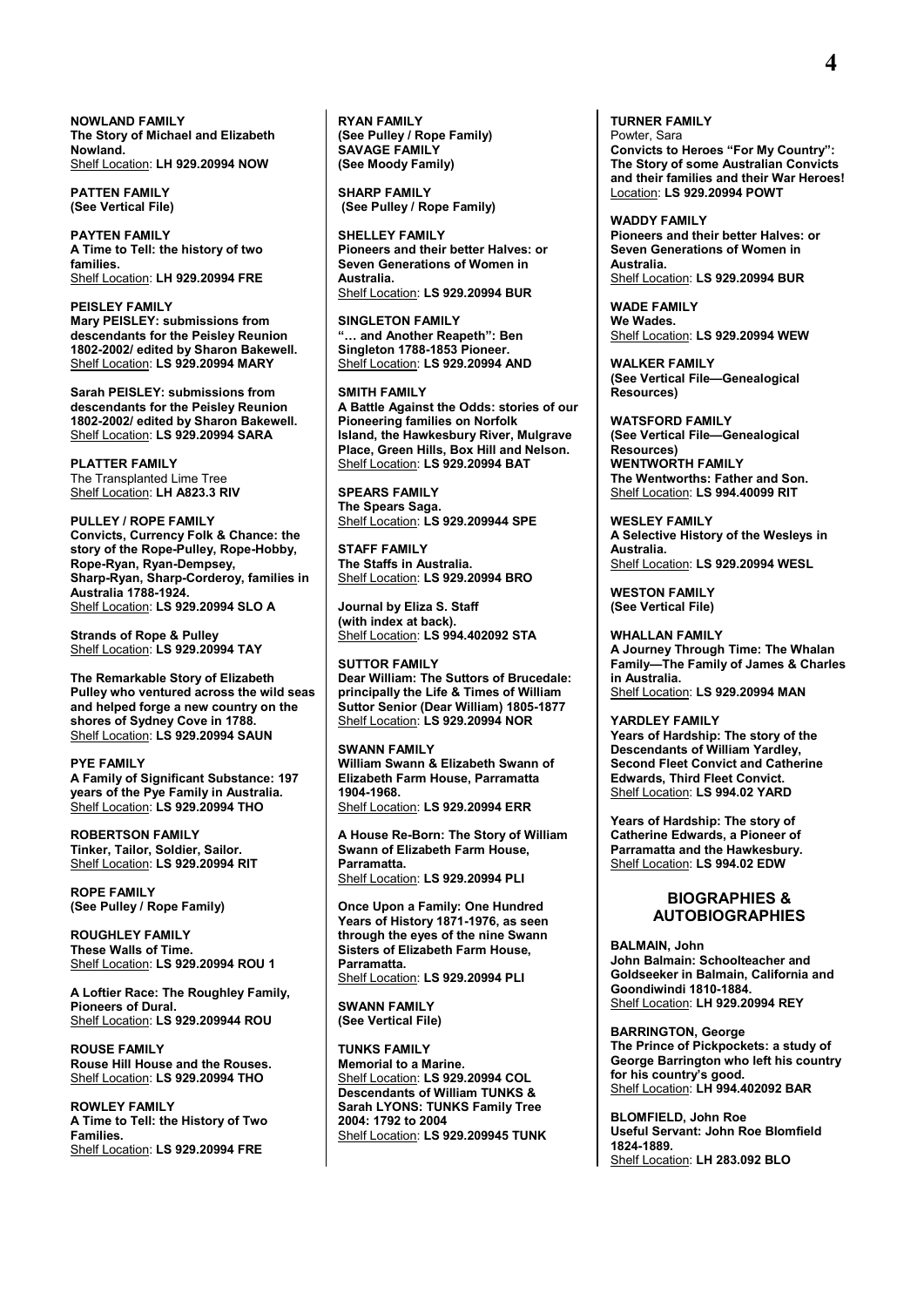#### **BRIEN, Daniel**

**Story Of Daniel BRIEN 1769-1837 : the First Constable of Police for the District of Seven Hills, 1810, and his little wife Ann Parker 1789-1865.** Shelf Location: **CDRom**

**BRODZKY, Maurice The Five Walking Sticks: The story of Maurice Brodzky, Investigative Journalist Extraordinaire.** Shelf Location: **LS 070.94092 BRO**

**CHISHOLM, Caroline Caroline Chisholm: The Immigrants' Friend.** Shelf Location: **LS 361.25092 CHI 1**

**Caroline Chisholm: A Biography— Fifty One Pieces of Wedding Cake.** Shelf Location: **LH 361.25092 CHI**

**Friend or Foe: Caroline Chisholm and the Women of Kyneton 1840-2004.** Shelf Location: **LS 994.53 STEV**

**COOK, Sir Joseph Pit Boy to Prime Minister: The story of the Rt. Hon. Sir Joseph Cook, P.C., G.C.M.G.** Shelf Location: **LH 324.092 COO 1**

**CROAKER, John John Croaker: Convict Embezzler.** Shelf Location: **LS 305.56 BOO**

**DARLING, Ralph Great Australians: Ralph Darling.** Shelf Location: **LS 994.02 DARL**

**DIXON, James Dixon of Botany Bay: The Convict Priest from Wexford.** Shelf Location: **LS 282.415092 KEEL**

**DUSTING, Jean (Nee CAMERON) The Girl from the Lagoon: A spiritual Journey of how love heals and reconciles relationships.** Shelf Location: **LS 248.4 DUS**

**EDWARDS, Catherine Years of Hardship: The story of Catherine Edwards, a Pioneer of Parramatta and the Hawkesbury.** Shelf Location: **LS 994.02 EDW**

**FITZROY, Lady Mary The Life of Lady Mary Fitzroy: Governor's Lady … from 1832 to 1847.** Shelf Location: **LH 994.402092 FIT**

**GILL, Silas A Giant for Jesus: The story of Silas Gill—Methodist Lay Evangelist.** Shelf Location: **LH 287.1944092 CLA**

**GREENWAY, Francis Francis Greenway: Architect.** Shelf Location: **LH 720.9944 BRO** **Francis Greenway: His Life and Times.** Shelf Location: **LH 720.92 ELL**

**GROOM, James (See PAMPHLETT, Thomas)**

**HART, William Billy Hart: Australia's First Licensed Pilot, Down Under's Greatest Pioneer Aviator also known as Parramatta's Flying Dentist.** Shelf Location: **LH A823.3 HAR**

**HASSALL, Rev. James S. In Old Australia: Records & Reminiscences from 1794 by Rev. James S. Hassall.** Shelf Location: **LH 994 HAS**

**HERBERT, John First Fleeter John Herbert: His Life and Times.** Shelf Location: **LH 994.4020922 HER A**

**HEWSON, Jane Transported for Life: The story of Jane Hewson, Convict.** Shelf Location: **LH 823.1 VAL**

**HILLIARD, Bishop W.G. Innings of Grace: a life of Bishop W.G. Hilliard.** Shelf Location: **LH 283.092 WES HOLT, Joseph A Rum Story: The adventures of Joseph Holt, Thirteen Years in New South Wales (1800-12)** Shelf Location: **LH 994.402092 HOL**

**HUNTER, John, Captain An Unlikely Leader: The life and times of Captain John Hunter.** Shelf Location: **LS 994.4 HUNT**

**ISAACS, Jacob A Land of Promise: An Account of Jacob Isaacs, Jewish Convict and Benjamin Isaacs, Christian Printer and Publisher.** Shelf Location: **LS 994.02 JACO**

**JOHNSON, Rev. Richard The Rev. Richard Johnson: First to preach the Gospel in Parramatta Town 1788-1800.** Shelf Location: **LH 283.092 JOH 1**

**Richard Johnson: Chaplain to the Colony of New South Wales—His life and times 1755-1827.** Shelf Location: **LH 283.092 JOH**

**KING, Anna Josepha Anna Josepha King: Governor King's Wife.** Shelf Location: **LH 920.72 KIN.1 B KING, Harriet Harriet (Lethbridge) King: Admiral King's Wife.** Shelf Location: **LH 920.73 KIN B**

**KING, William Francis The Flying Pieman.** Shelf Location: **LS 994.02 WILL** **LYCETT, Joseph Joseph Lycett: Governor Macquarie's Convict Artist.** Shelf Location: **LS 759.994 LYC**

**MACARTHUR, James James Macarthur: Colonial Conservative 1798-1867.** Shelf Location: **LH 320.5209944 WAR**

**MACARTHUR, Elizabeth Australia's First Lady: The Story of Elizabeth Macarthur.** Shelf Location: **LH 994.402092 MACA**

**MACARTHUR, John John Macarthur.** Shelf Location: **LH 994.402092 MACA.2**

**MACQUARIE, Lachlan Lachlan Macquarie: His life, adventures and times.** Shelf Location: **LH 994.402092 MACQ**

**MACQUARIE, Elizabeth Elizabeth Macquarie: Her life and times.** Shelf Location: **LH 994.402092 MACQ**

**MARSDEN, Rev. Samuel Some Private Correspondence of the Rev. Marsden & Family 1794-1824.** Shelf Location: **LH 283.94 MAR**

**Samuel Marsden: A Pioneer of Civilization in the South Seas.** Shelf Location: **LH 283.092 MAR 4**

**Marsden of Parramatta.** Shelf Location: **LH 283.092 MAR** 

**Samuel Marsden: The Great Survivor.** Shelf Location: **LH 283.092 MAR** 

**Life and Work of Samuel Marsden.** Shelf Location: **LH 283.092 MAR 1**

**Marsden and the Missions: Prelude to Waitangi.** Shelf Location: **LH 283.092 MAR 3**

**MARSDEN, Elizabeth Elizabeth Marsden: The Parson's Wife.** Shelf Location: **LH 920.73 MAR B** 

McIntyre, Perry & Adele Cathro **Thomas Dunn: Convict and Chief Constable and his Descendants.** Shelf Location: **LS 365.6 MACI**

**PAMPHLETT, Thomas Through the Eyes of Thomas Pamphlett: Convict and Castaway.**  (Thomas Pamphlett's original name was James Groom.) Shelf Location: **LH 365.4092 PAM POLDING, John Bede The Bishop of Botany Bay: The Life of John Bede Polding, Australia's First Catholic Archbishop.** Shelf Location: **LH 282.092 ODO**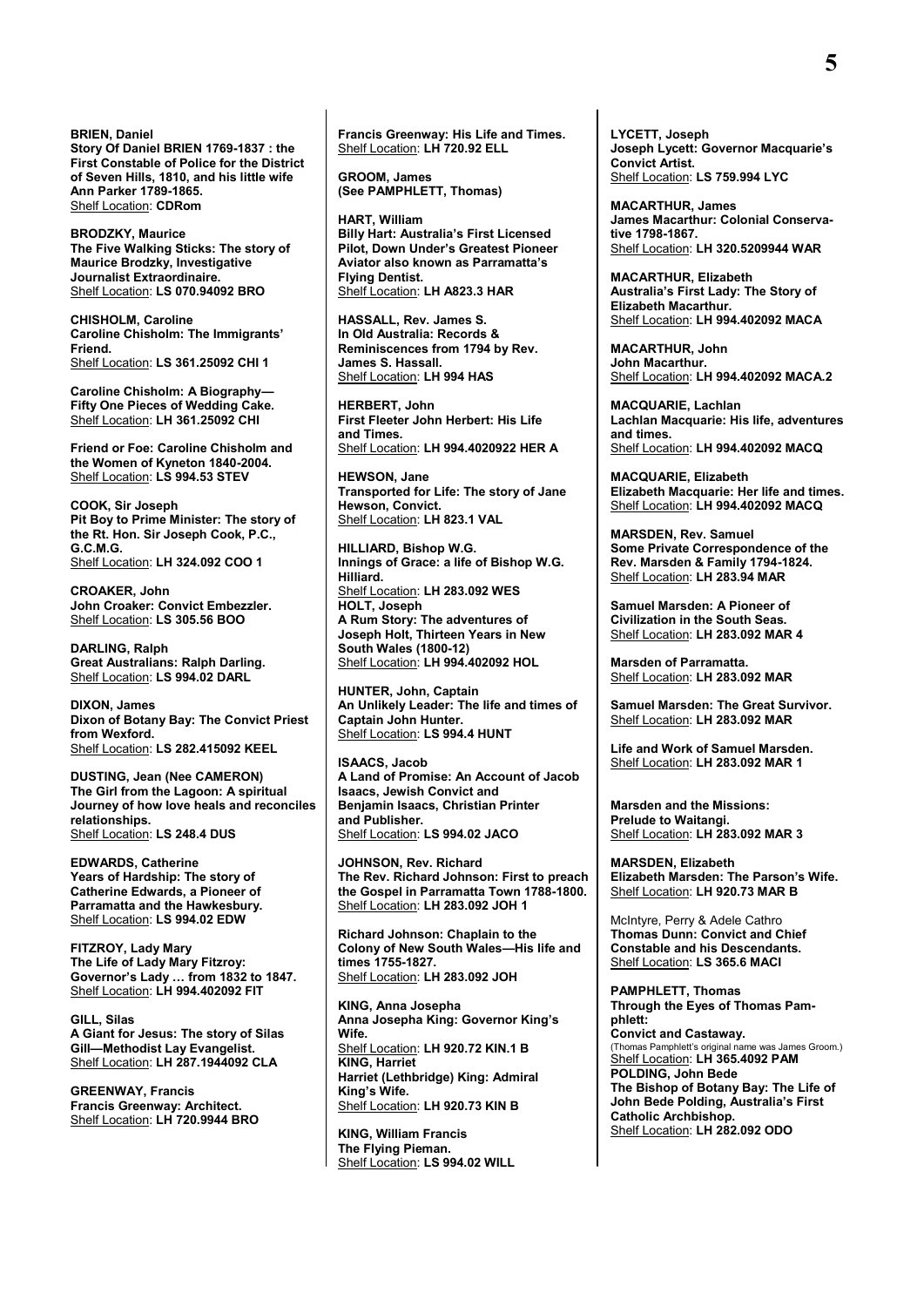Rees, Sian **The Ship Thieves: The amazing tale and Unfortunate life of James Porter— Australian convict, pirate and master mariner.**  Shelf Location: **LS 994.402 REES**

**PULLEY, Elizabeth The Remarkable Story of Elizabeth Pulley who ventured across the wild seas and helped forge a new country on the shores of Sydney Cove in 1788.** Shelf Location: **LS 929.20994 SAUN**

**REIBEY, Mary Mary Reibey—Molly Incognita: a biography of Mary Reiby (1777-1855) and her world.** Shelf Location: **LS 994.402092 REI** 

**RUSE, James James Ruse: Pioneer Farmer.** Shelf Location: **LH 994.402092 JAM**

**My Mother Reread Me Tenderley: The Life of James Ruse.** Shelf Location: **LS 920.963 RUS**

**The Humble Adventurer: The Life and Times of James Ruse, Convict and Farmer.** Shelf Location: **LH 920.963 RUS**

**SAMUEL, Frank E. A Life Style Change: London to Sydney 1920 / autobiography by Frank E. Samuel.** Shelf Location: **LH 630.92 SAM**

**SMALL, John The Search for John Small —First Fleeter.** Shelf Location: **LH 929.209944 GIL**

**SMITH, Gilbert The Tragic Story of Gilbert Smith.** Shelf Location: **LH 929.20994 WOO**

**TUPPER, Richard Gladstone Mr. Tupper.** Shelf Location: **LH 920.71 TUP**

**UDY, Gloster Together We Serve. (Autobiography by Joy and Gloster Udy).** Shelf Location: **LH 922.7944 UDY**

**WALKER, Commander J.H. The Price of Admiralty (The Life of the late Commander J.H. Walker, and of his ship HMAS Parramatta).** Shelf Location: **LH 359.3258 MACG**

**WALKER, Jane Jane Walker c.1765-1838: A Matriarch of Colonial Parramatta & her Family.** Shelf Location: **LH 929.20994 SAI**

**WATSFORD, Jane The Story of Jane Wattsford: an early Parramatta Pioneer.** Shelf Location: **LH 929.209944 WAT** 

**WENTWORTH, William Charles**

**Single-handed Patriot: a story of William Charles Wentworth.** Shelf Location: **LH 823 BAI** 

**WOODROW, Marjorie (Nee Johnson) One of the Lost Generation.** Shelf Location: **LH 920.00929915 WOO**

**WOOLLS, William William Woolls: a most useful colonist.** Shelf Location: **LH 581.092 WOO**

**William Woolls: a man of Parramatta.** Shelf Location: **LH 581.092 WOO 1 B**

#### **OTHER LETTER BOOKS, JOURNALS, LETTERS & PAPERS**

**Frank BLOXHAM Collection -David Lennox Letters -Dare Letters & Accounts Books** Shelf Location**: Microfiche & CDRom**

**FOWELL, Newton. Letters, mainly to his father with associated documents 1786-1790. Reel CY 1206** Shelf Location: **Microfilm**

**Heney, Helen Dear Fanny: Women's letters to and from New South Wales, 1788-1857.** Shelf Location: **LS 994.402 HENE**

**The Journal of Philip Gidley King: Lieutenant, R.N. 1787-1790** Shelf Location: **LS 994.02 KING**

**The Journal and Letters of Lt. Ralph Clark 1787-1792** Shelf Location: **LS 994.02 CLAR**

**KING, Phillip Gidley. -Letter Book re Norfolk Island 1788-1799 -Papers re Norfolk Island 1783-1807 Reel CY 891** Shelf Location: **Microfilm TALBOT Family** Accounts of the Stewards of the Talbot Household at Blakemere, 1392-1425. Shropshire Record Series Vol. 7. Shelf Location: **LS 332.024 ACCO**

## **PEOPLE WE HOLD VERTICAL FILES FOR**

**ANDERSON**, Matthew **ARDILL**, Joshua **BARBER**, Thomas **BARRINGTON**, George **BATMAN**, John **BAYLY**, Nicholas Lt. **BENAUD**, Richie **BLAXLAND**, Gregory **BOOTH**, Joseph **BROWN**, John **CARTWRIGHT**, Lieut. George **COLLEY**, Ada **COOK**, Joseph **COX**, William **DAVIS**, Elizabeth Barrett **ELDER**, James **FITZROY**, Lady Mary **FORSAITH**, Thomas Spencer Rev. **GRAHAM**, Euphem (See Genealogy Resources) **HACKET**, Thomas (See Genealogy Resources) **HARPER**, John **HARRIS**, John (Surgeon) **HART**, William Ewart **HOLROYD**, Arthur Todd **JOHNSTON**, George **KELLY**, James **KEMP**, Sarah Ann **KERRILLEAU**, Gabrielle Louis Marie Huon de **LARRA**, James **LEWIS**, A.W. (Poultry Breeder) **MACARTHUR**, John **MCCLELLAND**, James **MAGEE**, Elinor **MARSDEN**, Samuel **MEEHAN**, James **MOFFATT**, Robert Gerald **MORGAN**, Peter **NICHOLLS**, John **PALMER**, John **PEISLEY**, Tony John **PENFOLD**, Captain **PHILLIP**, Arthur **PUGH**, Edward **RIVETT**, Collinridge **ROPE**, Anthony **RUSE**, James **SMITH**,Sarah **SMITH**, William **SUTTOR**, George **TUNKS**, William **WILLIAMS**, John **WILLIAMS**,Thomas **WINTER**, Joseph **WOOLLS**, William

### **OTHER VERTICAL FILES**

(which may hold useful biographical or family history related information)

**Authors Biographical Information Genealogy Resources Historic Anecdotes & Miscellany Women**

## **BIBLIOGRAPHIES OF FAMILY HISTORIES**

**Scottish Family Histories**. Shelf Location: **LS 929.2 FER B**

**Burke's American Families with British Ancestry.** Shelf Location: **LS 929.2 BUR 1**

**Researching Irish Families:** Directory of Research with Will Abstracts & Gravestone Inscriptions. Shelf Location: **LS 929.2 RESE**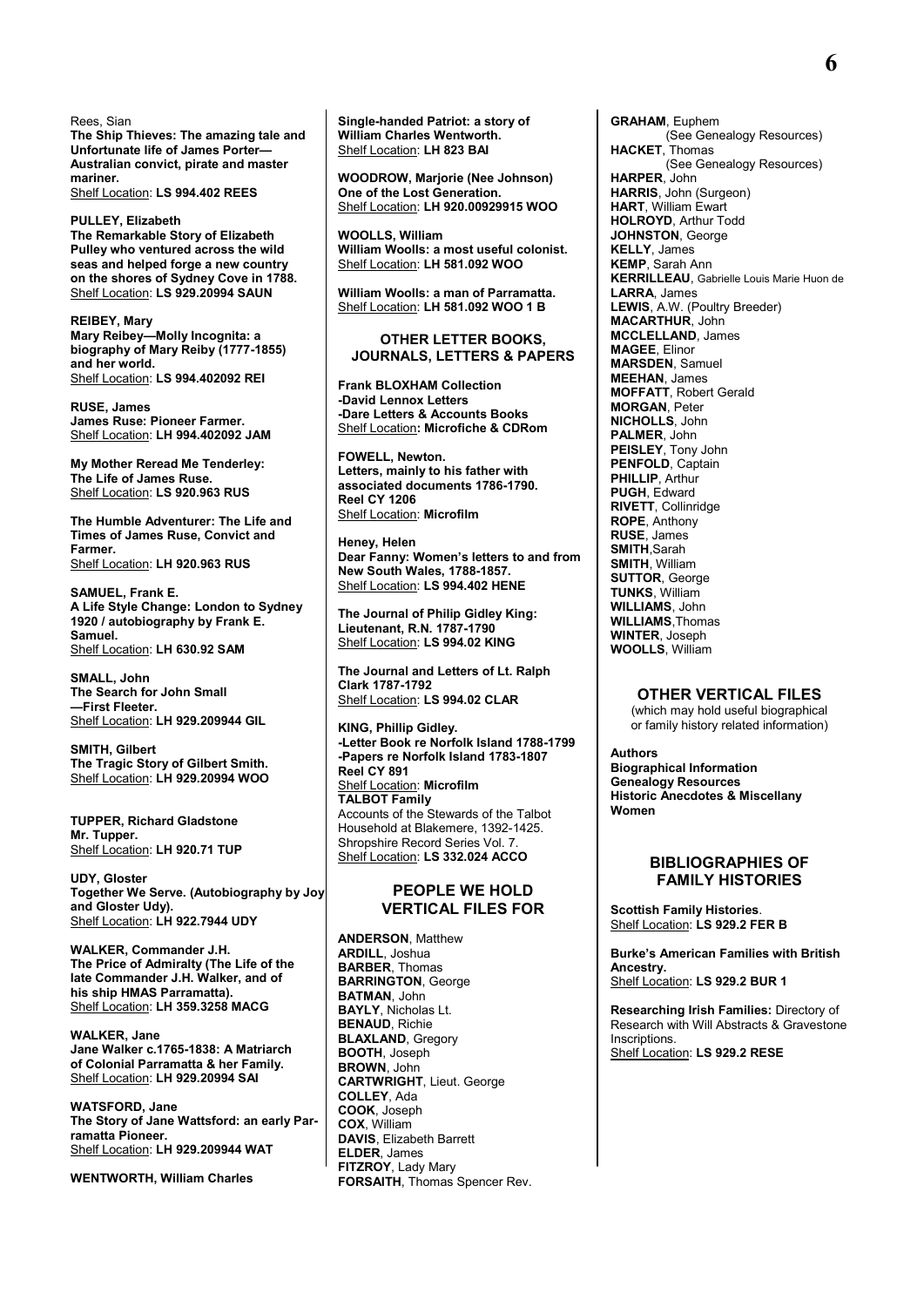## **FAMILY HISTORY RESOURCES**

Our library has an extensive collection of resources and records to help you trace your ancestry, including:

**Aboriginal** history and heritage **Birth, death and marriage indexes** -for all Australian States **Biographical dictionaries** Books about how to start your research **Cemetery records** for the local area and the Sydney region **Census** lists and musters **Convict** history and records **Genealogical Research Kits from NSW State Records International Genealogical Index (IGI)**

England, Ireland, Scotland, Wales, Channel Islands, Isle of Man & the United States

**Local & Sydney newspapers** on microfilm including *the Sydney Morning Herald* **New Zealand** birth, death and marriage indexes 1840-1990 **Probate** index for New South Wales 1800-1982 **Immigration and shipping lists**

We also have a range of books to assist beginning genealogists learn how to conduct and organise their research.

The following is a selected list of some of these books.

Baxter, Angus. **Do's and don'ts for ancestor -hunters.** Shelf Number: LH 929.1 BAX

Carmack, Sharon DeBartolo**. A genealogist's guide to discovering your female ancestors.** Shelf Number: LH 929.1082 CAR

Carmack, Sharon DeBartolo**. The genealogy sourcebook.** Shelf Number: LH 929.1072073 CAR

Cole, Jean & Titford, John. **Tracing your family tree: the comprehensive guide to discovering your family history.** Shelf Number: LH 929.1072041 COL

Cuffley, Peter. **Family history comes to life.** Shelf Number: LH 929.1072094 CUF Frost, Leonore.

**Searching for Mary Ann: researching women ancestors in Australia.** Shelf Number: LH 929.1072094 FRO

Gibson, Jeremy and Elizabeth Hampson **Specialist Indexes for Family Historians.** Shelf Number: LS 929.1 GIBS

Gray, Nancy. **Compiling your family history.** Shelf Number: LH 929.10994 GRA

Hartley, William G. **The everything family tree book.** Shelf Number: LH 929.1 HAR

The Heraldry & Genealogy Society of Canberra. **Family history for beginners and beyond.** Shelf Number: LH 929.1072 FAM

The Heraldry & Genealogy Society of Canberra**. Family history research manager.** Shelf Number: LH 929.072 FAM

Iredale, David. **Discovering your family tree.** Shelf Number: LH 929.1 IRE

Manktelow, Nicole. **The Australian guide to online genealogy.** Shelf Number: LS 929.10285 MAN

Num, Cora. **The A-Z genealogy helper.** Shelf Number: LS 016.929394 NUM

Num, Cora. **Websites for genealogists.** Shelf Number: LS 025.069291 NUM Palgrave-Moore, Patrick. **How to record your family tree.** Shelf Number: LH 929.1 PAL

Reakes, Janet**. The A-Z of genealogy: a handbook.** Shelf Number: LH 929.1072094 REA

Reakes, Janet. **How to record your family tree …** Shelf Number: LH 929.1072 REA

Reakes, Janet**. How to trace your missing ancestors whether living, dead, or adopted.** Shelf Number: LH 929.1072094 REA Rose, Christine. **The complete idiot's guide to genealogy.** Shelf Number: LH 929.072073 ROS

## **WRITING YOUR FAMILY HISTORY**

Edwards, Hazel **Writing a non-boring family history.** Shelf Number: LS 808.066 EDWA

Mitchell, Bob **1001 Life Story Questions.** Shelf Number: LS 907.2 MITC

Reakes, Janet. **How to write the family story.** Shelf Number: LH 929.1072094 REA

Kyle, Noeline **Writing Family History Made Very Easy: a beginner's guide.** Shelf Number: LS 929.1 KYLE

## **LOCAL HISTORY SOCIETIES**

**Local historical societies and family history groups** are excellent sources of information for tracing local family history and discovering the history of your local community.

Contact these local groups for details about their activities and how to become a member.

**Auburn District Historical Society** PO Box 281 Auburn NSW 2144 (02) 9649-9387

**Friends of Linnwood** 25 Byron Road Guildford NSW 2161 (02) 9632 9203 Email: [linnwood@optusnet.com.au](mailto:linnwood@optusnet.com.au) [www.linnwood.holroyd.nsw.gov.au](http://www.linnwood.holroyd.nsw.gov.au/)

**Friends of Mays Hill Cemetery** C/O - 2 Hilltop Road Merrylands NSW 2150 (02) 9635-0796 [www.mayshillcemetery.org](http://www.mayshillcemetery.org/)

**Friends of Rookwood** P.O. Box 66 Lidcombe Nsw 1825 (02) 9746 8433 Email: friends of rookwood@hotmail.com